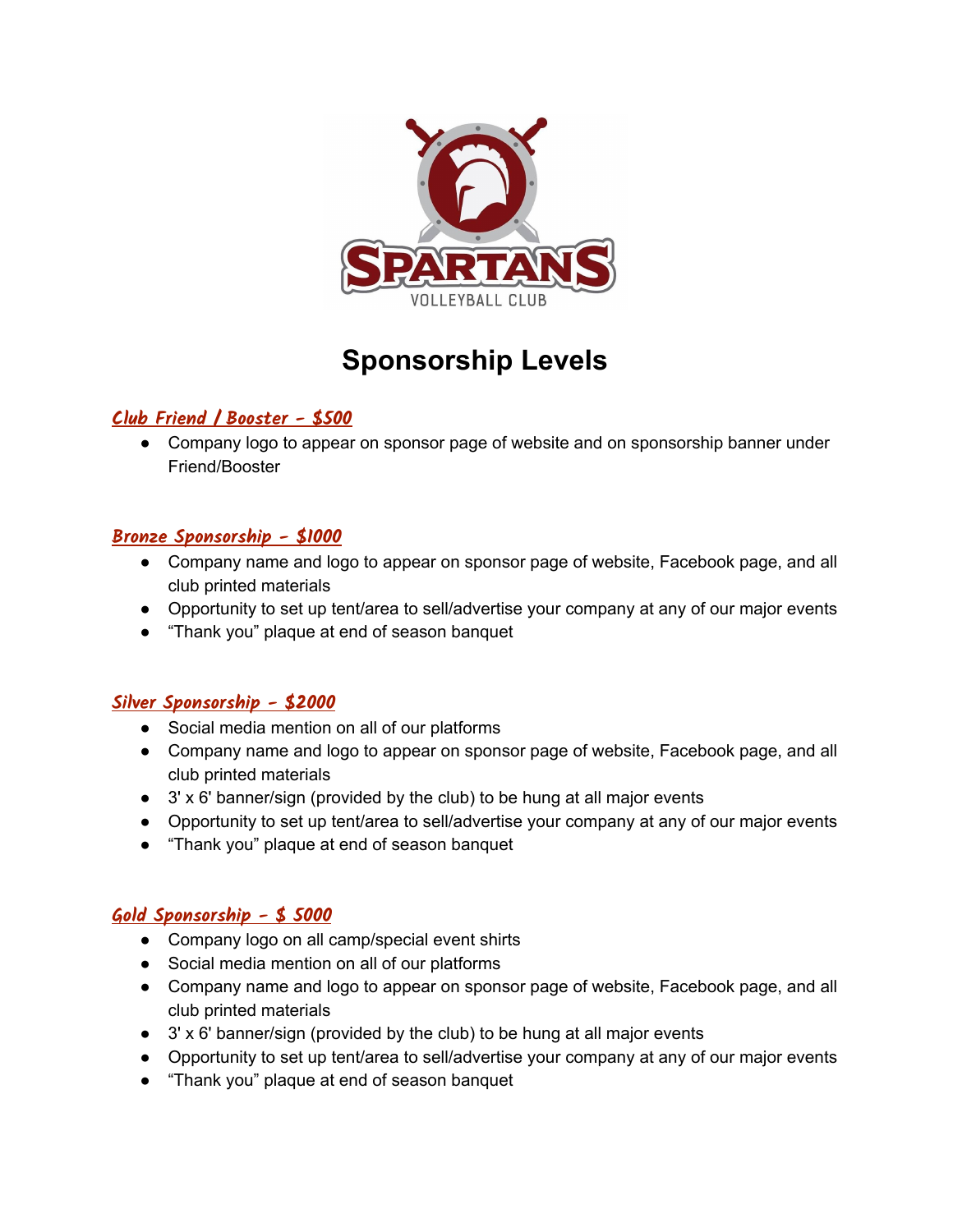# **Platinum Sponsorship - \$ 10,000 +**

- Company logo on all warmup and practice clothing for all indoor teams 13u-18u
- Company logo on all coaches' gear (jackets, polos, etc.)
- Company logo on all camp/special event shirts
- Social media mention on all of our platforms
- Company name and logo to appear on sponsor page of website, Facebook page, and all club printed materials
- 4' x 8' banner/sign (provided by the club) to be hung at all major events
- Opportunity to set up tent/area to sell/advertise your company at any of our major events
- "Thank you" plaque at end of season banquet

#### **Notes**

- All sponsorship perks have a guaranteed duration of 1 season (September 1st to August 1st), unless otherwise arranged
- Major events include all tournaments hosted by the club (~8 per year + Elites of the East), beach tournaments, banquets and fundraising events